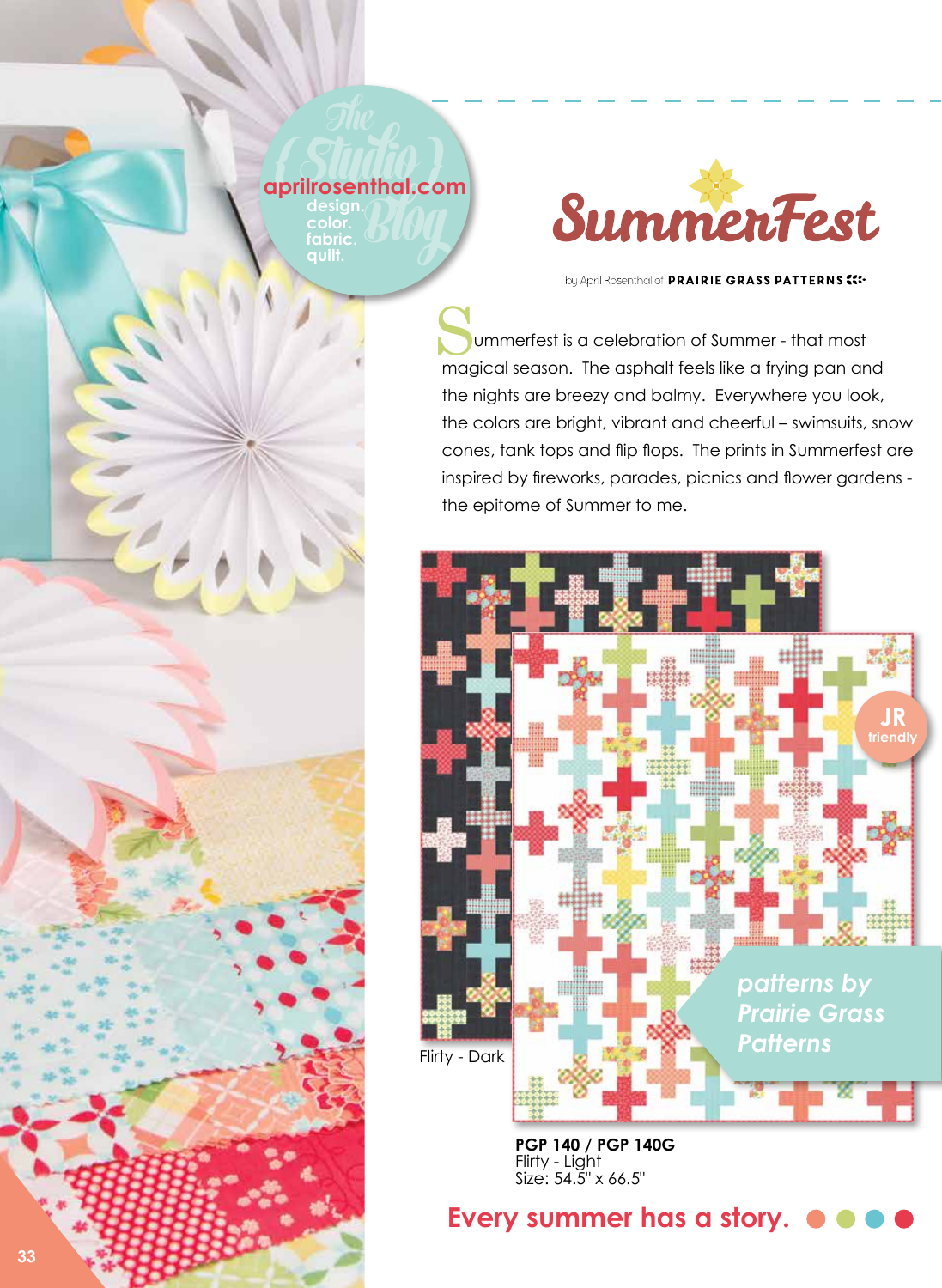



Fluffy Cloud

24033 39

24035 18

Ice Pop





Ice Pop Fluffy Cloud



24030 12 \*





24033 40 \*



24033 43 \*



24032 17 \*



24031 18 \*



24035 14





● "Bask in the glory of endless summer." ● ●

24034 11 \*

24038 12

24036 17

Ice Pop

Fruit Punch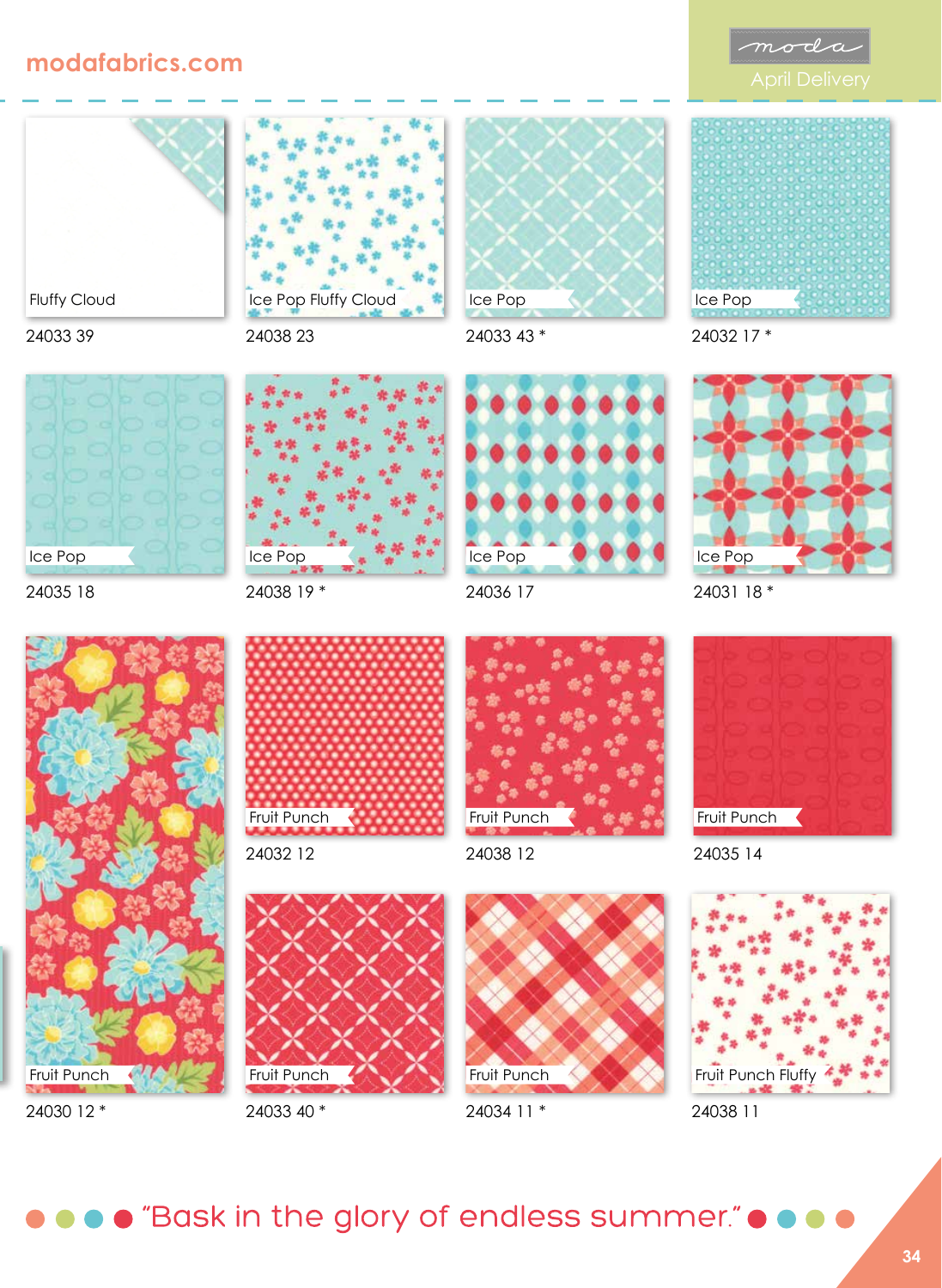

April Delivery





24031 13 \*



24032 16 \*



24035 13





24036 16 \*



24033 42



24034 15 \*





24031 12



24033 41



24032 13





24035 15 \*



24030 13





**filling** 

 $\mathbb{B}$ 

 $\vert \mathcal{P} \vert$